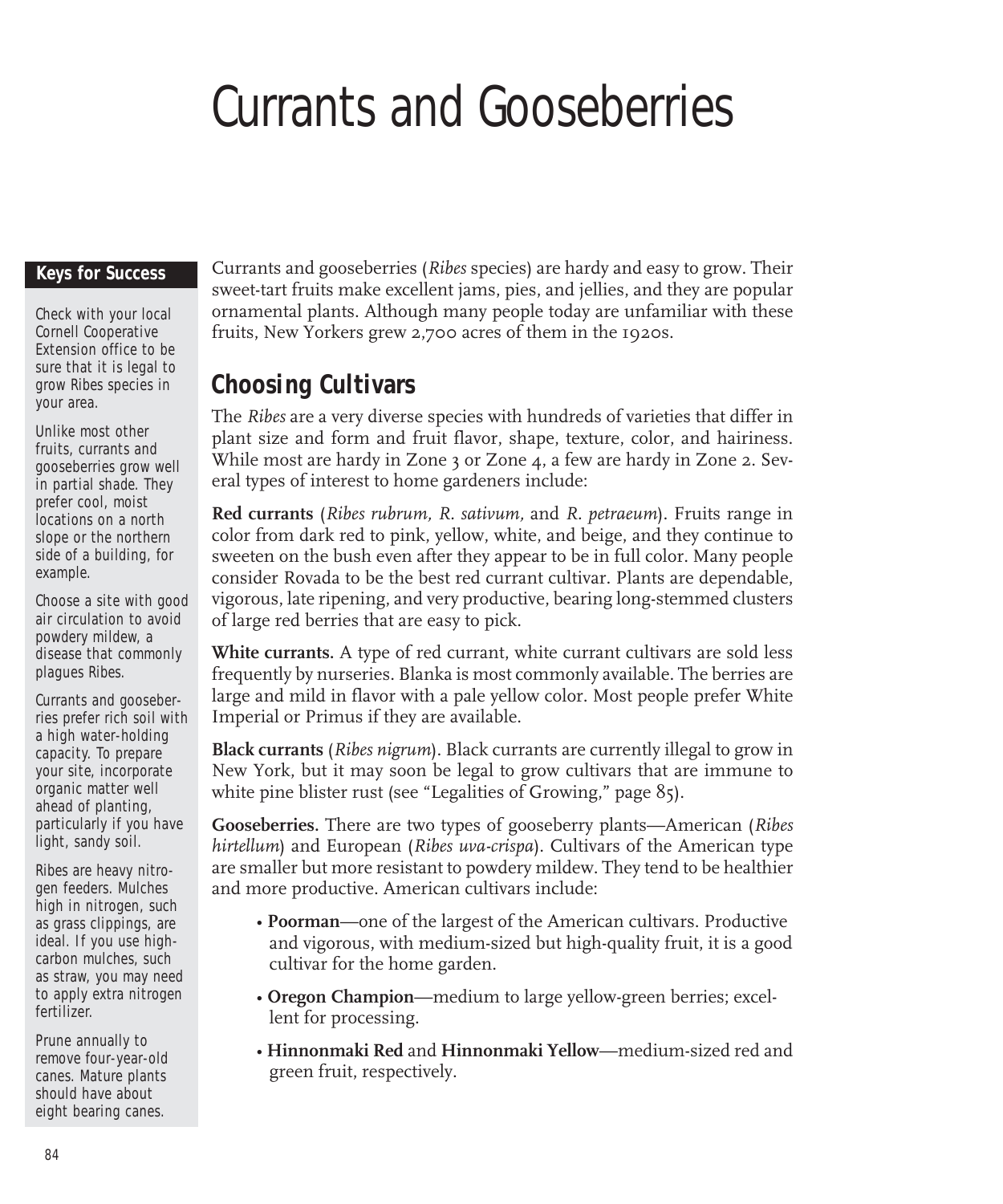- • **Captivator**—a cross of American and European cultivars, it has red teardrop-shaped fruit, is nearly thornless, and is resistant to powdery mildew.
- **Pixwell—easy to propagate, commonly sold, and very productive, but** its fruit quality is poor and it is hardy only to Zone 5.

The fruits of the European cultivars are larger and better flavored. They include:

- **Invicta**—considered by some to be the best gooseberry available in North America, it is resistant to powdery mildew but susceptible to leaf spot and has very large fruit with a bland flavor.
- • **Leveller** and **Careless**—the standards for British fruit production; yellow and green fruit, respectively.
- • **Early Sulfur**—yellow, hairy fruit with good flavor but susceptible to powdery mildew.
- • **Catherina**—large green fruit.
- • **Achilles**—large red fruit.

Gooseberries are easily propagated through tip layering or stool bedding (mound layering). Sources of gooseberry and currant plants can be found at www.hort.cornell.edu/nursery.

# **Legalities of Growing**

In the early 1900s the federal and state governments outlawed the growing of currants and gooseberries to prevent the spread of white pine blister rust (*Cronartium ribicola*). This fungal disease attacks both *Ribes* and white pines, which must live in close proximity for the blister rust fungus to complete its life cycle. Black currants (*Ribes nigrum*) and white pines (*Pinus strobus*) are extremely susceptible, and red currants and gooseberries exhibit varying degrees of susceptibility.

Although the federal ban was rescinded in 1966, some northern states, including New York, still prohibit the planting or cultivation of black currants. Some black currant types, such as the cultivars Consort, Crusader, and Titania, are hybrids that are resistant to the blister rust fungus. They can be planted in areas where other currants and gooseberries are permitted. Some towns and counties, however, restrict the planting of any *Ribes* species, so it is best to check with your local Cornell Cooperative Extension office to determine the legality of growing currants and gooseberries in your particular location.

Check with your local Cooperative Extension office to make sure it is legal to grow Ribes species.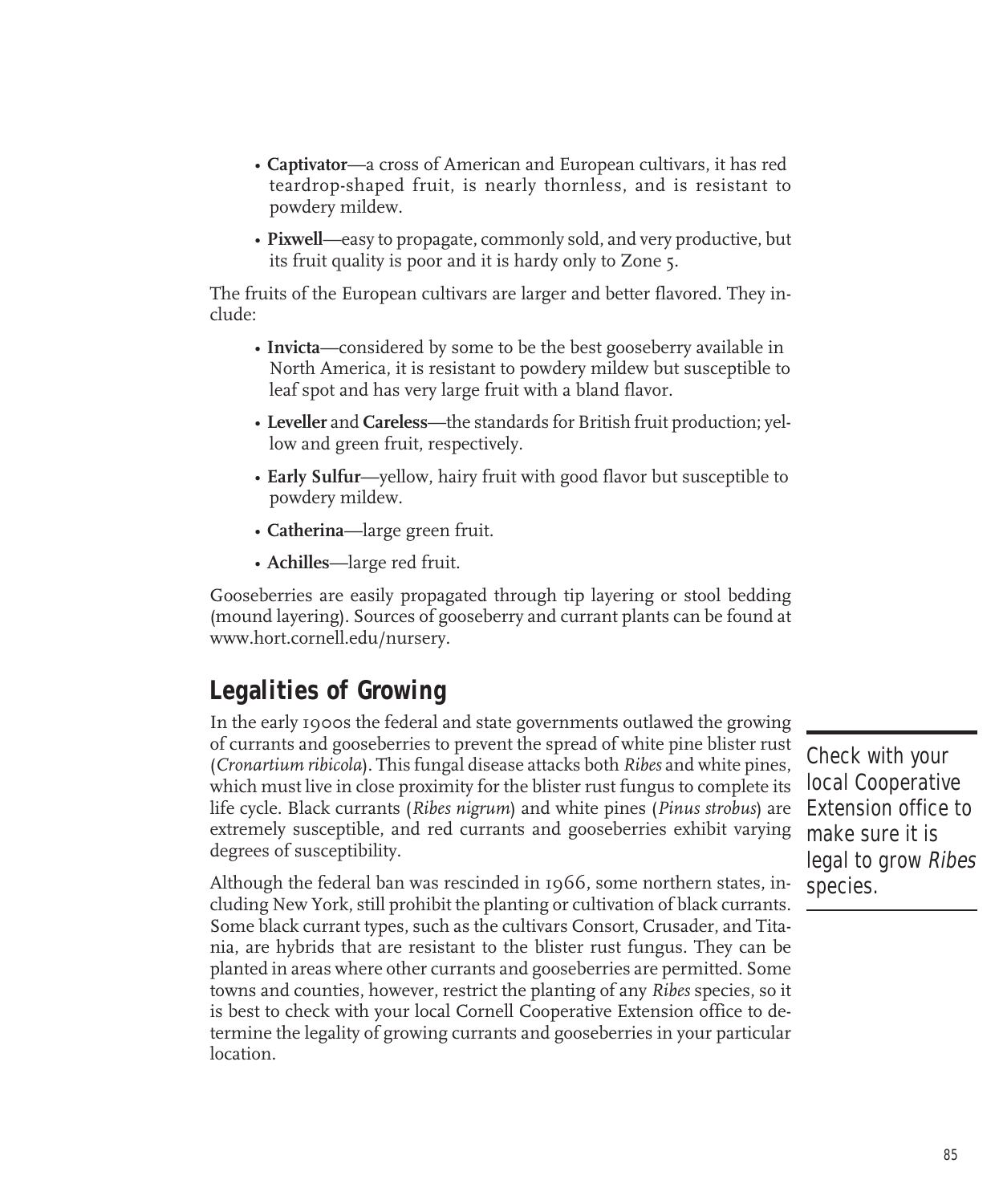# **Site Selection and Soil Preparation**

Unlike most other fruit crops, currants and gooseberries tolerate partial shade and prefer a cool, moist growing area. Northern slopes with protection from direct sun are ideal. Planting along the side of a building or shady arbor is suitable as well. Avoid sites with poor air circulation, which increases the incidence of powdery mildew. Sloping ground alleviates this condition.

Also avoid light-textured, sandy soils. Rich, well-drained soils that have a high moisture-holding capacity are best. Incorporate organic matter (compost, peat, or manure) to improve the soil, particularly if it is somewhat sandy. The ideal soil pH is about 6.5.

#### **Planting**

Purchase strong, well-rooted plants from a reliable nursery, selecting either one- or two-year-old vigorous stock. Because currants and gooseberries begin growth very early in the spring, you should plant them in the early fall or very early in the spring, before the plants begin to grow.

Before planting, remove damaged roots and head back the tops to 6 to 10 inches. Do not allow the root systems to dry out. Set plants as soon as possible in properly prepared soil, slightly deeper than they grew in the nursery. Firm the soil around the roots.

Space plants according to the vigor of the cultivar, keeping in mind that plants are more vigorous on very fertile soil. As a general rule, plants should be spaced 3 to 5 feet apart in the row, with 8 to 10 feet between rows.

#### **Fertilizing**

Currant and gooseberry plants are heavy feeders. To give the plants a healthy start, work manure into the soil before planting. Annual topdressings of composted manure are beneficial as well. If plants are not vigorous, lightly broadcast about 1/4 to 1/2 pound of 10-10-10 fertilizer per plant. Avoid fertilizers containing muriate of potash (potassium chloride).

#### **Mulching**

Mulch keeps the soil cool in the summer, retains moisture, and controls weeds. Spread 2 to 3 inches of mulch around plants and replenish it yearly. Suitable mulches include straw, lawn rakings, composted manure, compost, wood chips, or similar materials. Grass clippings make excellent mulch. If you use fresh straw or sawdust, you may need to apply nitrogen fertilizer because these high-carbon mulches tie up nitrogen while they decompose.

Ribes tolerate partial shade and prefer cool, moist conditions.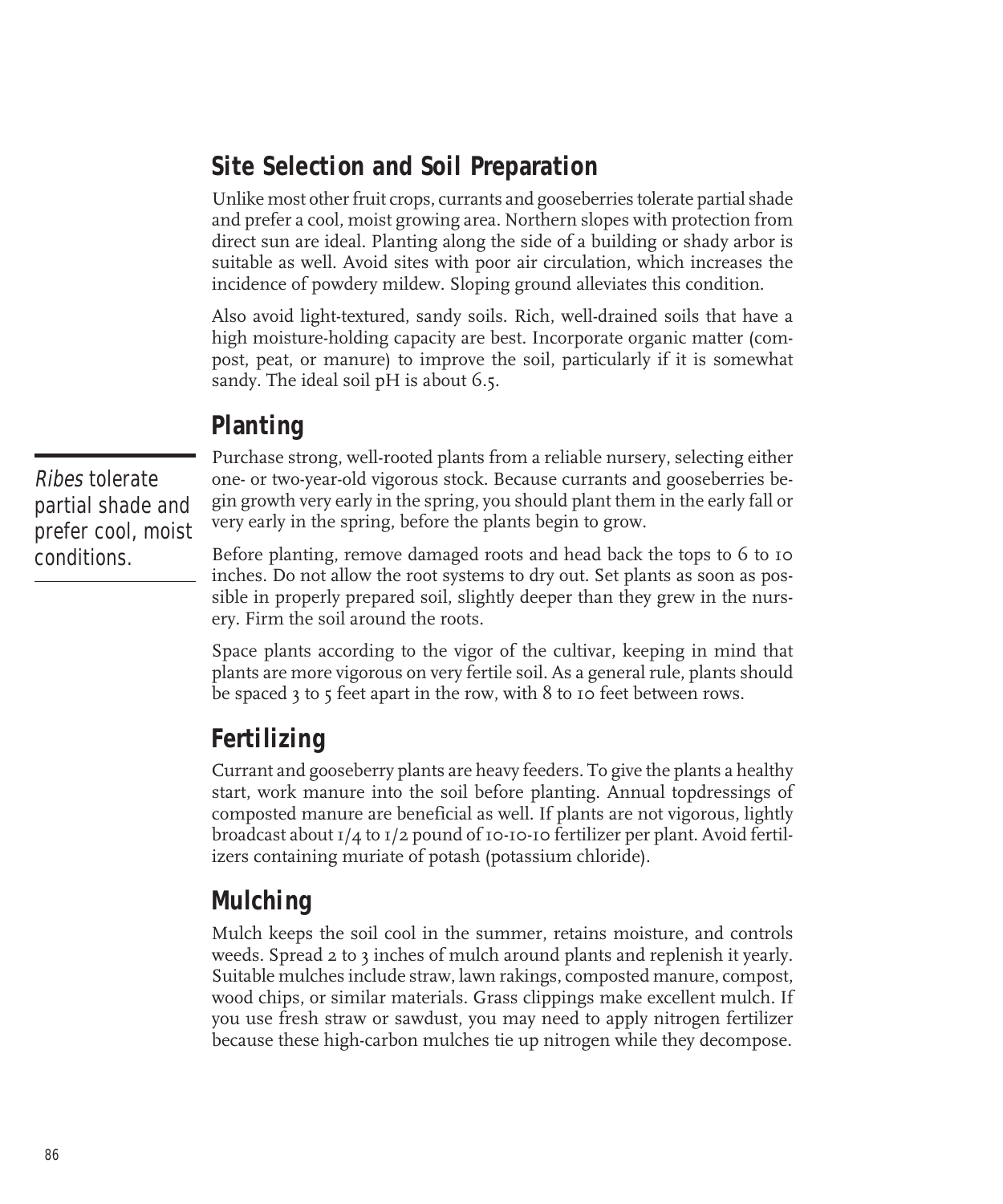

### **Pruning**

Prune currants and gooseberries when the plants are dormant in late winter or early spring. Remove any branches that lie along the ground as well as branches that are diseased or broken.

*Ribes* species produce fruit at the base of one-year-old wood. Fruiting is strongest on spurs of two- and three-year-old wood. After the first year of growth, remove all but six to eight of the most vigorous shoots. At the end of the second growing season, leave the four or five best one-year-old shoots and up to three or four two-year-old canes. At the end of the third year, prune so that approximately three or four canes of each age class remain.

By the fourth year, the oldest set of canes should be removed and the new canes allowed to grow. This system of renewal ensures that the plants remain productive because young canes always replace those that are removed. A strong, healthy, mature plant should have about eight bearing canes, with younger canes eventually replacing the oldest.

# **Diseases and Pests**

Visit www.hort.cornell.edu/diagnostic for assistance in diagnosing problems with currants and gooseberries. Currant aphids, leaf spot, and powdery mildew are the most common problems that plague currant and gooseberry plantings. All disfigure or damage the leaves and can cause defoliation.

**Currant aphids.** These tiny, soft-bodied insects feed under young leaves toward the shoot tips, causing affected leaves to curl downward, blister, and become reddish. In severe cases, the leaves become excessively distorted and fall off, and the fruit does not ripen properly. Insecticidal soap and certain horticultural oils (check labels) can help control aphids.

**Powdery mildew.** This fungal disease is a problem particularly on European gooseberries. In early summer a whitish, powdery growth appears on the Prune to maintain about eight bearing canes.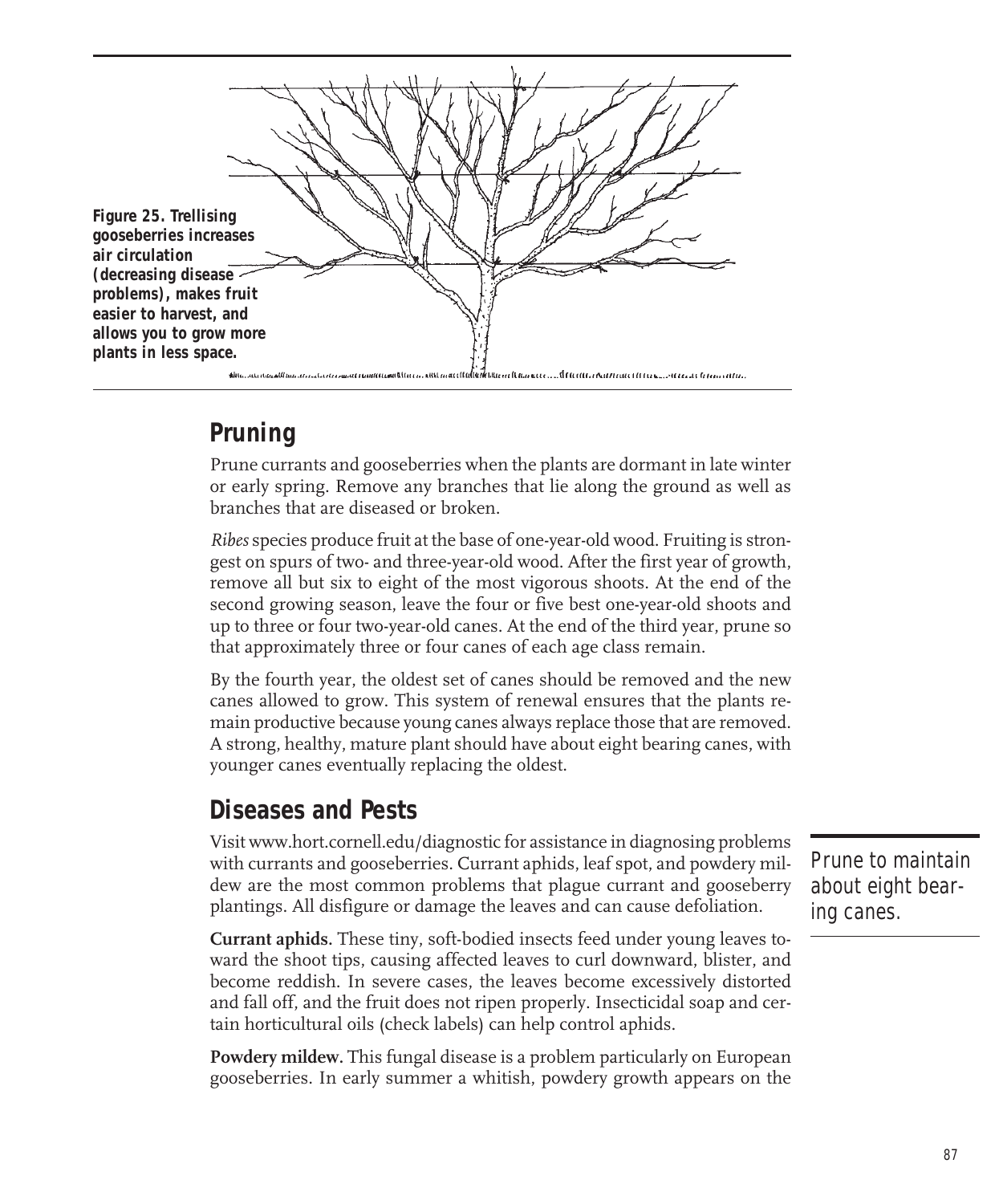surface of leaves, shoots, and branch tips. If left unchecked, the fungus can progress to the berries themselves. Later in the summer, the growth may turn from white to brown. Warm, humid conditions and poor air circulation favor powdery mildew. Prune and dispose of infected branch and shoot tips in early spring. Some home gardeners are experimenting with trellising gooseberries because it makes disease management and harvesting easier (see Figure 25). Certain horticultural oils (check labels) applied at the first sign of powdery mildew can prevent its spread.

**Anthracnose and leaf spot.** Both these diseases can become serious problems, especially in wet, humid years. Symptoms range from brown spots and yellowing on leaves, young shoots, and stems to early defoliation. Destroy affected leaves, and apply mulch after leaf drop.

**San Jose scale.** These insects occasionally infest currant and gooseberry plants. They feed by sucking valuable plant juices, and in severe cases they affect the fruit as well. Scale insects are easily seen on the dormant wood. Prune out and destroy infested canes before new growth begins in the spring. Certain horticultural oils (check labels) can help reduce infestations.

**Currant borers.** These moth larvae burrow in the pith of currant and gooseberry canes. Infested canes do not die in the fall, but they put out sickly growth in the spring. The adult, a clear-winged moth, appears in June and lays eggs in leaf axils. To prevent the next generation of moths from emerging, remove and destroy infested canes before June 1. Proper pruning to remove old canes is the best control.

**Currant stem girdler.** This immature sawfly eats around, or girdles, the tips of new shoots, which eventually die and fall off. Cut off affected tips in May or June about 3 to 4 inches below the girdle, or if left until later in the season, about 8 inches below the girdle.

**Imported currantworm and other sawflies.** As soon as leaves expand in the spring, adults deposit eggs on the undersides of leaves along the major veins. A week to 10 days later, tiny larvae emerge and begin eating holes in the leaves. If numerous, they can strip a bush of its foliage in a few days. Remove leaves harboring eggs by hand.

**Gooseberry fruitworm.** This greenish caterpillar feeds in the fruit, causing it to color prematurely and fall off. The adult moth lays eggs on the fruit, and the larvae enter the developing berries and feed on the pulp, moving from one fruit to another. Several berries may be tied together by a silken webbing. Handpick infested berries before larvae move to adjacent ones.